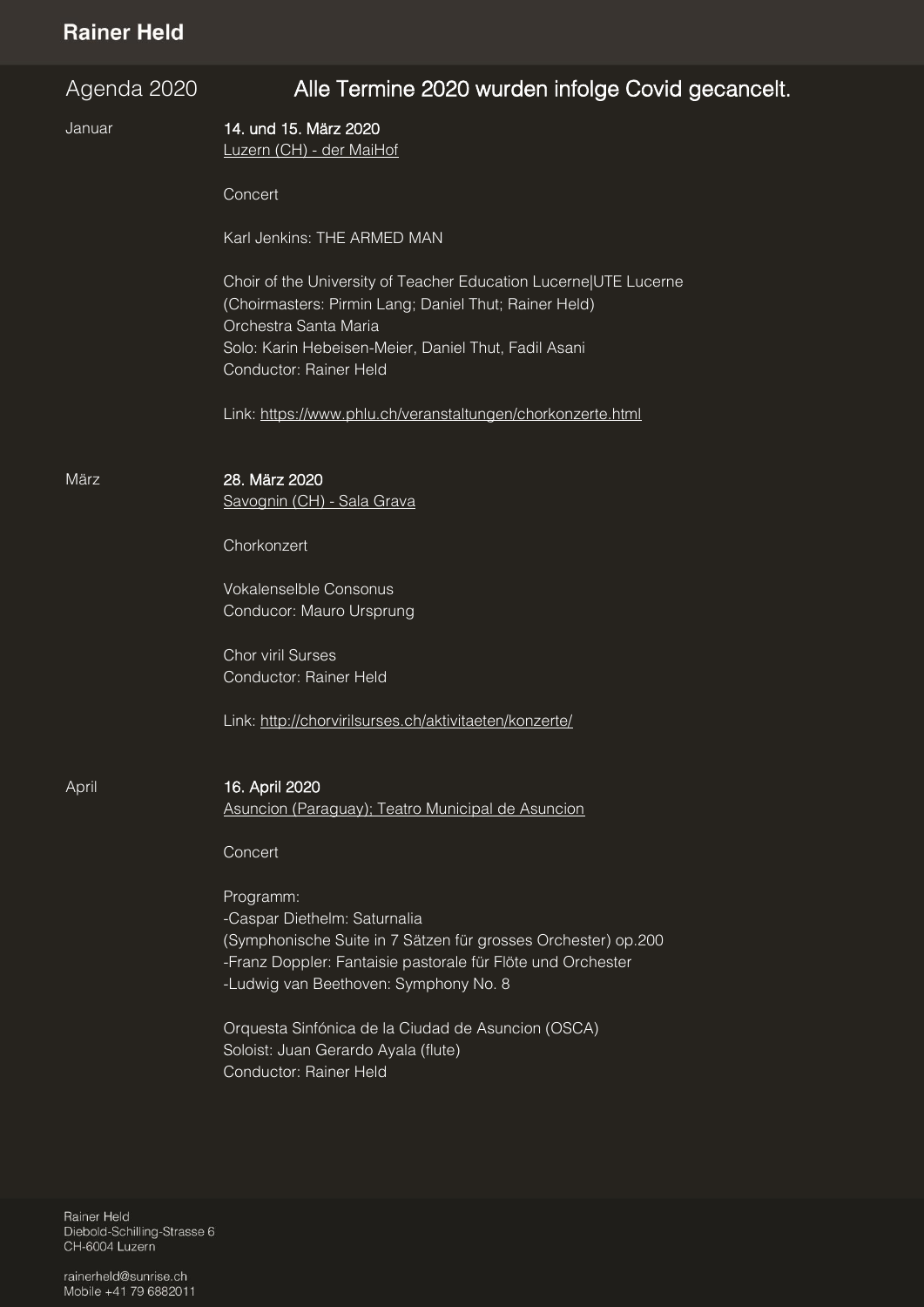| <b>Hallier Heid</b> |                                                                                                         |
|---------------------|---------------------------------------------------------------------------------------------------------|
|                     | 13.-17. April 2020<br><b>Asuncion (Paraguay)</b>                                                        |
|                     | Masterclass                                                                                             |
|                     | Swiss symphonic music of the 20th and 21th century                                                      |
| Juli                | 26. Juli - 2. August . 2020<br><b>Burgeis (Italy)</b>                                                   |
|                     | Chor- und Stimmbildungswoche                                                                            |
|                     | Südtiroler Chorverband                                                                                  |
|                     | https://www.rainerheld.ch/ files/ugd/acb5b8 712f9f5064604dc587aa39b7aacc7583.pdf                        |
| Oktober             | 4. Oktober - 10. Oktober<br>Bardolino (Italy)                                                           |
|                     | Chorwoche                                                                                               |
|                     | Concerts:                                                                                               |
|                     | 9.10.<br>Bardolino (I): Duomo<br>Hitzkirch (CH): Pfarrkirche<br>11.10.                                  |
|                     | Conductor: Rainer Held und Hansruedi Kämpfen                                                            |
| Dezember            | 18. und 19. Dezember 2020<br>Akademgorodok (RUS); Concert Hall<br>Novosibirsk (RUS); Chamber Music Hall |
|                     | Concert                                                                                                 |
|                     | <b>Swiss Composers: NN</b><br>Ludwig van Beethoven: Piano Concerto 1                                    |
|                     |                                                                                                         |
|                     | Chamber Orchestra of the Philharmony Novosibirsk<br>Solo: NN                                            |
|                     | Conductor: Rainer Held                                                                                  |

Rainer Held<br>Diebold-Schilling-Strasse 6 CH-6004 Luzern

rainerheld@sunrise.ch Mobile +41 79 6882011